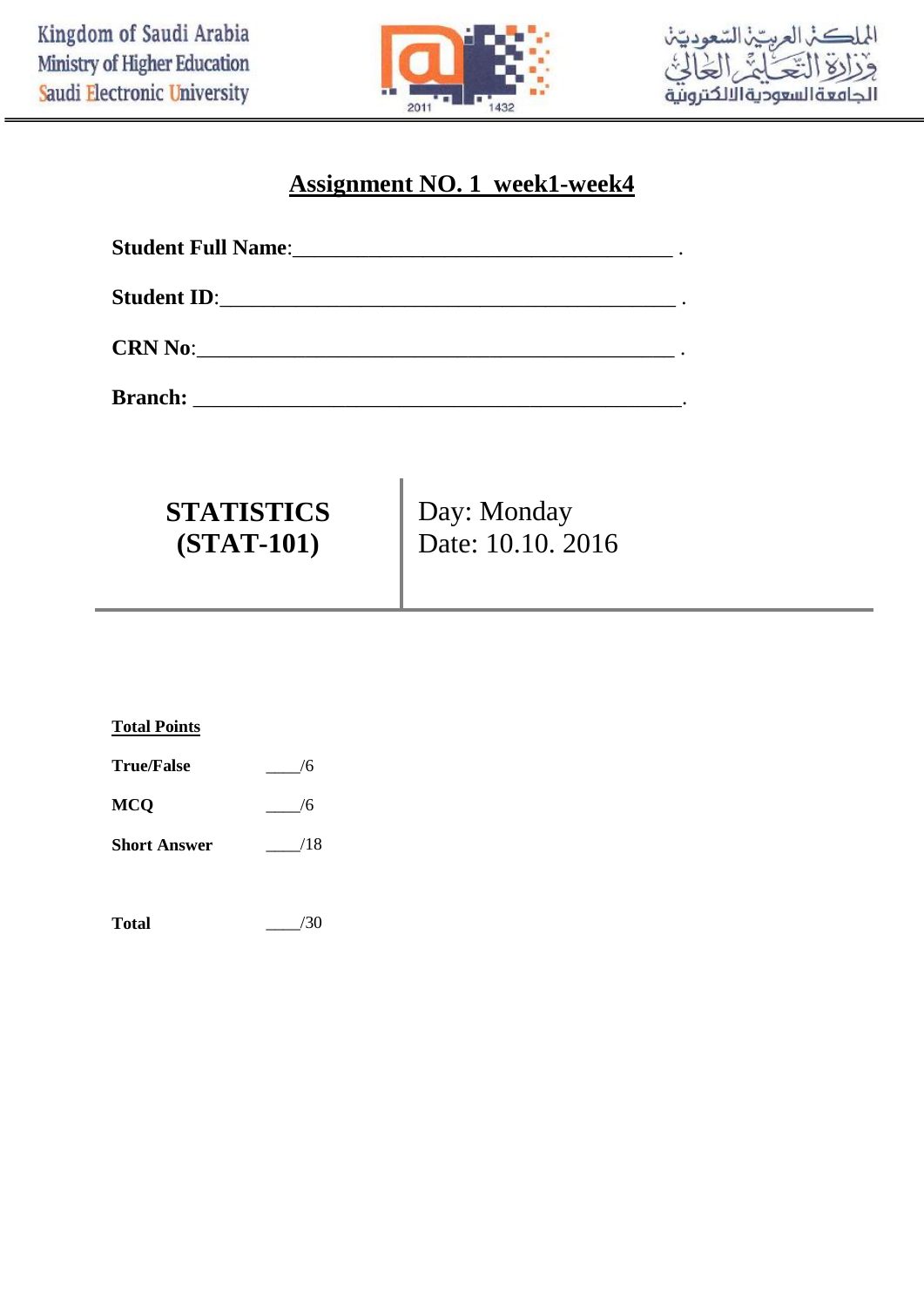Answer all the Questions on the same question paper*.*

## **Section-I**

#### *State whether the following statements are True or False. (6* marks*, 1 Mark Each)*

- 1. The outliers are the values that lie very far away from the vast majority of the other values. The other values are the other values of  $\mathbb{R}^n$
- 2. Systematic Sampling is Sampling in which data is obtained by selecting every kth object. TRUE
- 3. If the mode  $\neq$  median  $\neq$  mean, the distribution will be symmetric. FALSE
- 4. The value of the mean is not affected by one or more outliers. FALSE
- 5. The second quartile value is equal to the median. TRUE
- 6. A scatter diagram is a convenient way to display graphically the relationship between two variables. TRUE

## **Section-II**

### **(Multiple Choice Questions)** *(6* marks*, 1 Mark Each)*

- 1- Statistics is the science of
	- a) Planning studies and experiments
	- b) Interpreting the data
	- c) Drawing conclusion on the basis of data
	- d) All the above
- 2. The relative frequency of a class is computed by
	- a) Dividing the midpoint of the class by the sample size.
	- b) Dividing the frequency of the class by the midpoint.
	- c) Dividing the sample size by the frequency of the class.
	- d) Dividing the frequency of the class by the sample size.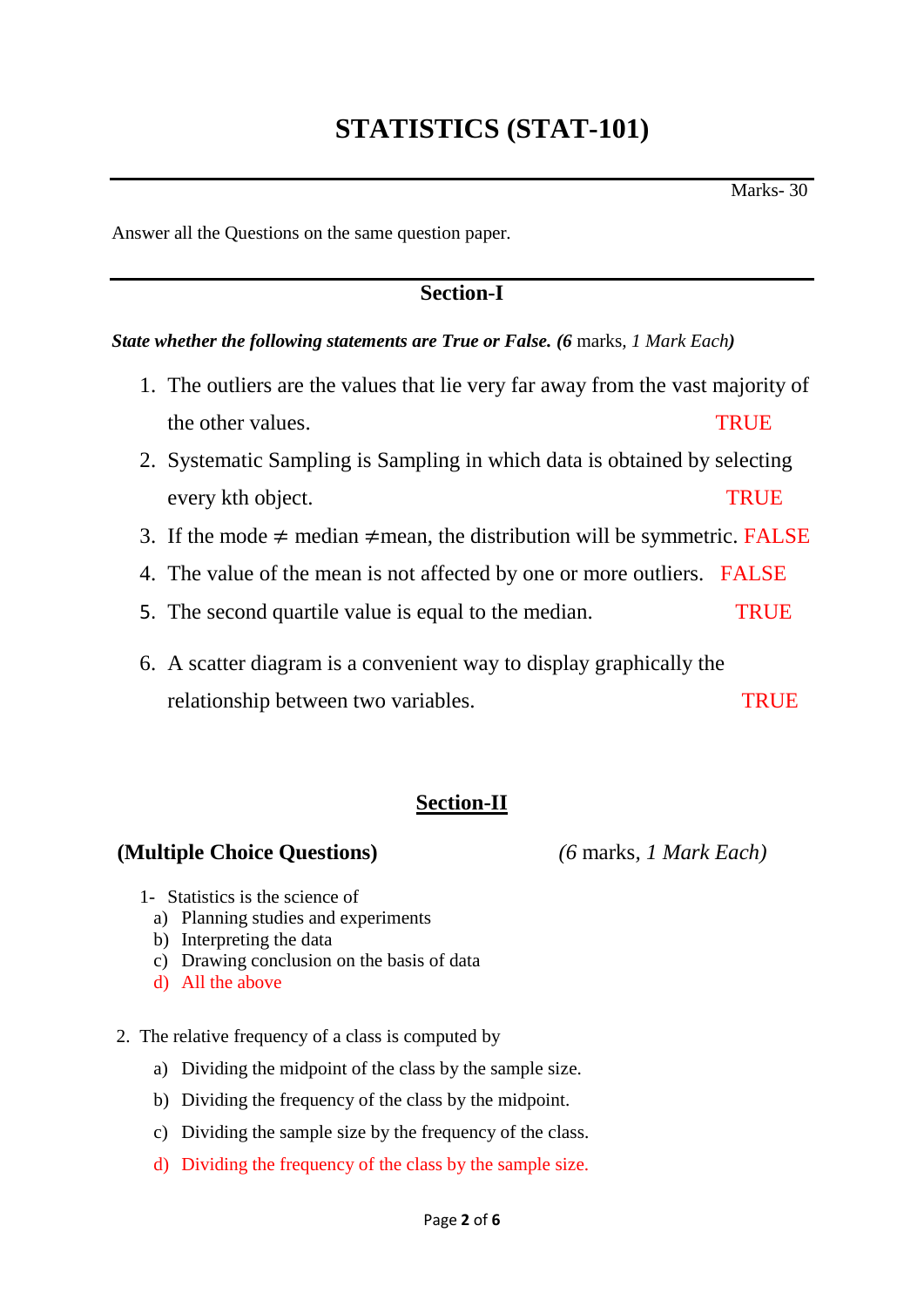- 3. The difference between two consecutive lower class limit (or two consecutive lower class boundaries) in a frequency distribution is called
	- a) Class boundary
	- b) Class mid-point
	- c) Class width
	- d) None
- 4. A distribution of data that is the left half of its histogram is roughly a mirror image of its right half called
	- a) Left skewed
	- b) Right skewed
	- c) Symmetric
	- d) None
- 5. The standard deviation for the sample of data: 22, 26, 22 and 24 is
	- a) 1.915
	- b) 1.942
	- c) 1.987
	- d) 2.011
- 6. The three quartiles are  $Q_1 = 13.0$ ,  $Q_2 = 14.0$  and  $Q_3 = 15.5$ , the inter quartile range
	- a) 0.5
	- b) 1.0
	- c) 1.5
	- d) 2.5

### **Section –III**

## **Answer the following Essay Type Questions (**18 marks*, 3 Mark Each)*

1. The marks of a sample of 20 in a statistics test that had a maximum possible marks 100 are given below:

96, 90, 82, 40, 47, 49, 55, 56, 65, 66, 66, 71, 73, 75, 75, 78, 75, 78, 80, 81 Find the mean, mode, median and variance.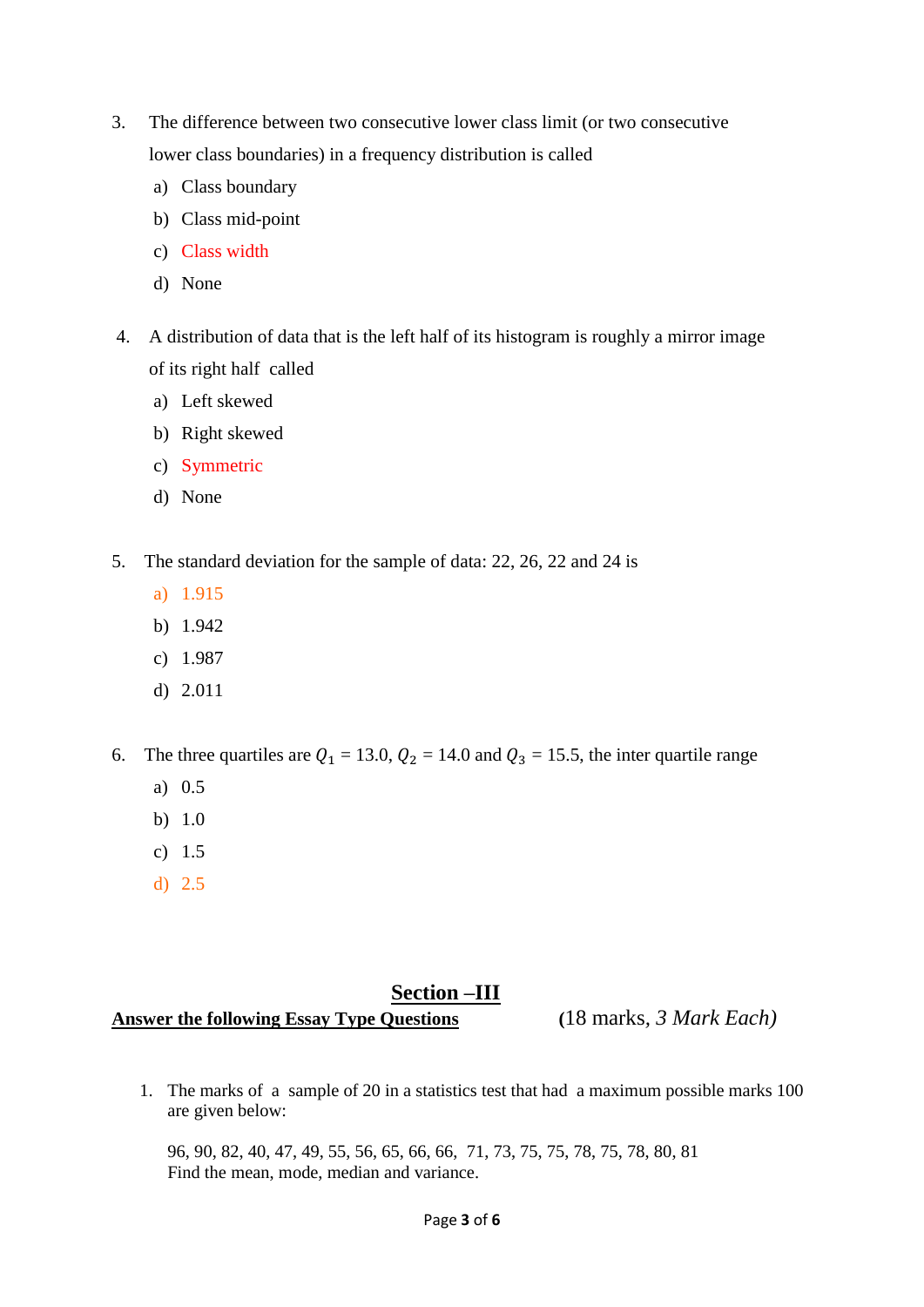Solution : Mean =  $(\sum x)$  $\frac{7}{n}$  = 69.9

Mode  $=75$  (75 appear maximum number of time in the given data set) Median =  $(73 + 75)/2 = 74$  (Since, the number of observation is even. Therefore median will be average of  $10<sup>th</sup>$  and  $11<sup>th</sup>$  term after arranging the observations in ascending or descending order)

Variance =  $s^2 = \frac{\sum (x - (x_{bar}))^2}{s^2}$  $\frac{-(x_{bar})^{1/2}}{n-1} = 210.5$ 

2. Construct the frequency distribution and cumulative relative frequency table for the following data with 6 classes: 60, 90, 76, 81,59, 40, 48, 61, 57, 78, 86, 65, 63, 54, 68, 93, 71, 78, 79, 67,75, 87, 76, 74, 86, 57, 62, 95, 80, 70. Solution: Number of Classes =  $K = 6$ Minimum value  $=40$  Maximum value= 95 Range= Maximum value – minimum value= 95-40= 55 Class width=  $\text{Range}/k = 9.17 \approx 10$ 

| Class interval | Frequency | <b>Relative frequency</b> | Cumulative relative frequency |
|----------------|-----------|---------------------------|-------------------------------|
| $40 - 49$      |           | 0.07                      | 0.07                          |
| $50 - 59$      |           | 0.13                      | 0.20                          |
| $60 - 69$      |           | 0.23                      | 0.43                          |
| $70 - 79$      |           | 0.3                       | 0.73                          |
| 80-89          |           | 0.17                      | 0.90                          |
| $90 - 99$      |           |                           | 1.00                          |

3. Calculate the arithmetic mean of the marks from the following table: students

| Marks     | No. of s |
|-----------|----------|
| $0 - 10$  | 12       |
| $10 - 20$ | 18       |
| $20 - 30$ | 27       |
| $30 - 40$ | 20       |
| $40 - 50$ | 17       |
| $50 - 60$ | 16       |
|           |          |

Solution:

| oviuuvii. |              |                     |                 |      |
|-----------|--------------|---------------------|-----------------|------|
|           | <b>Marks</b> | No. of students (f) | Mid value $(x)$ | f.x  |
|           | $0 - 10$     | 12                  |                 | 60   |
|           | $10 - 20$    | 18                  | 15              | 270  |
|           | $20 - 30$    | 27                  | 25              | 675  |
|           | $30 - 40$    | 20                  | 35              | 700  |
|           | $40 - 50$    | 17                  | 45              | 765  |
|           | $50 - 60$    | 16                  | 55              | 880  |
|           | Total        | 110                 |                 | 3350 |

Arithmetic mean = 
$$
\bar{x} = \frac{\sum f.x}{\sum f} = \frac{3350}{110} = 30.5
$$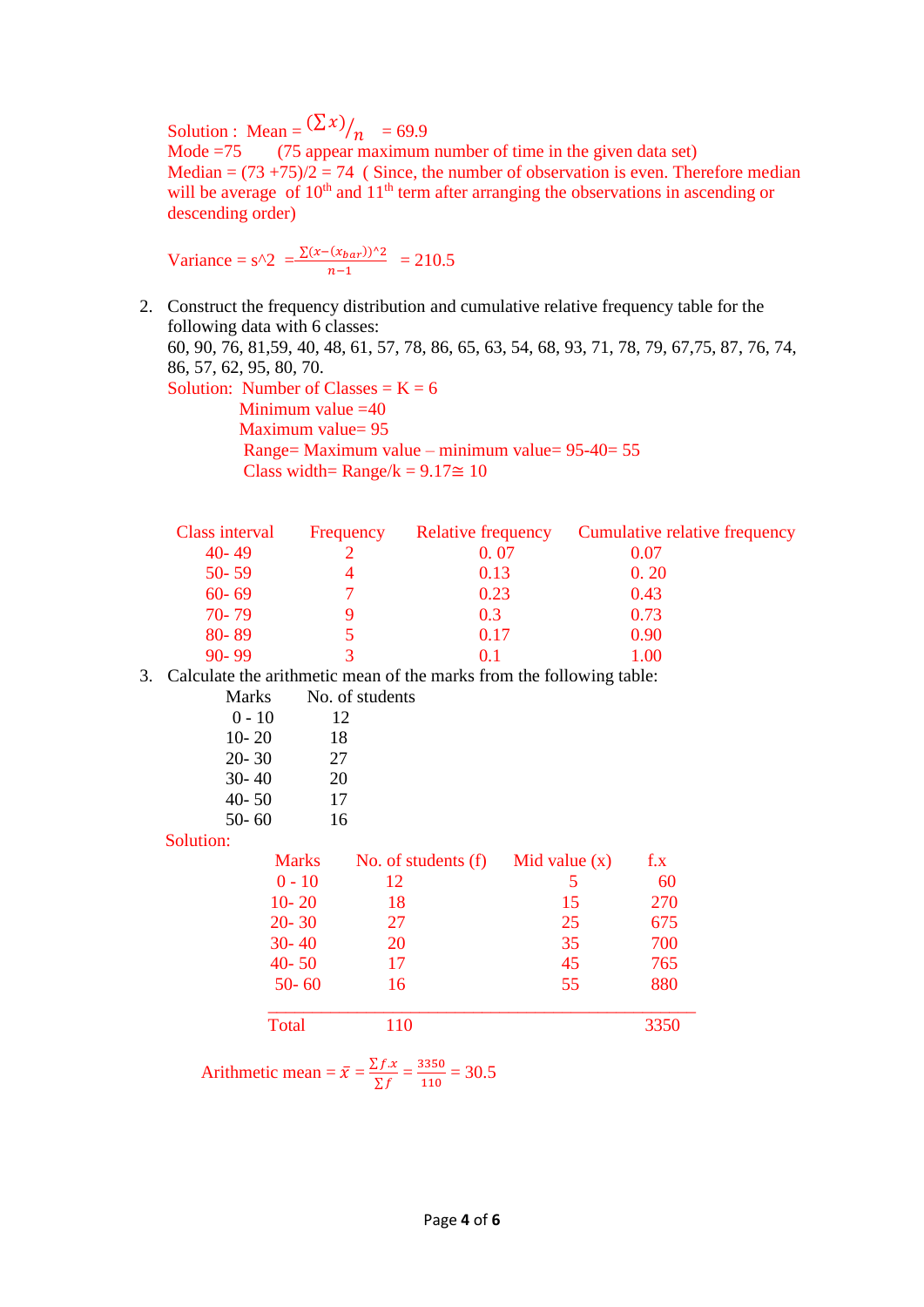4. Construct a stem-and Leaf of the following data; 73, 81, 75, 71, 75, 65, 78, 40, 66, 80, 90, 82, 75, 55, 66. 44, 33, 12, 27, 42.

#### Solution:

| <b>Steam</b>   | Leaf                         |
|----------------|------------------------------|
|                |                              |
|                | $\overline{2}$               |
| $\overline{c}$ | 7                            |
|                | 3                            |
| $\frac{3}{4}$  | $\overline{0}$<br>$2\quad 4$ |
| 5              | $\frac{5}{5}$                |
| $\overline{6}$ | 6 6                          |
| $\overline{7}$ | 3 5 5 5 8<br>1               |
| 8              | $1\quad 2$<br>$\overline{0}$ |
| 9              | 0                            |
|                |                              |
|                |                              |

5. An analysis of monthly wages paid to the worker in two firm A and B belong to the Same industry gives the following results:

|                                                                                                             | Firm A     | Firm B     |  |
|-------------------------------------------------------------------------------------------------------------|------------|------------|--|
| Number of workers                                                                                           | 500        | 600        |  |
| Average monthly wage                                                                                        | SR. 186.00 | SR. 175.00 |  |
| Variance of distribution of wages                                                                           |            | 100        |  |
| In which firm, A or B is there greater variability in individual wages?                                     |            |            |  |
| Solution: Variance of distribution of wages in firm $\Lambda: \sigma^2 - 81 \rightarrow \sigma = \sqrt{81}$ |            |            |  |

Solution: Variance of distribution of wages in firm A:  $\sigma_A^2 = 81 \rightarrow \sigma_A^2 = \sqrt{81} = 9$ Average monthly wages workers for firm  $A = \mu_A = SR$ . 186

Variance of distribution of wages in firm B:  $\sigma_B^2 = 100 \rightarrow \sigma_B = \sqrt{100} = 10$ Average monthly wages workers for firm  $B = \mu_B = SR$ . 175

Coefficient of variation of wage for form A =  $\frac{\sigma_A}{\mu A}$ . 100 % = 4.84 % Coefficient of variation of wage for form B =  $\frac{\sigma_B}{n}$  $\frac{\sigma_B}{\mu_B}$ . 100 % = 5.71 %

 Since, Coefficient of variation for form B is greater than coefficient of variation for firm A. So, firm B has greater variability in industrial wages.